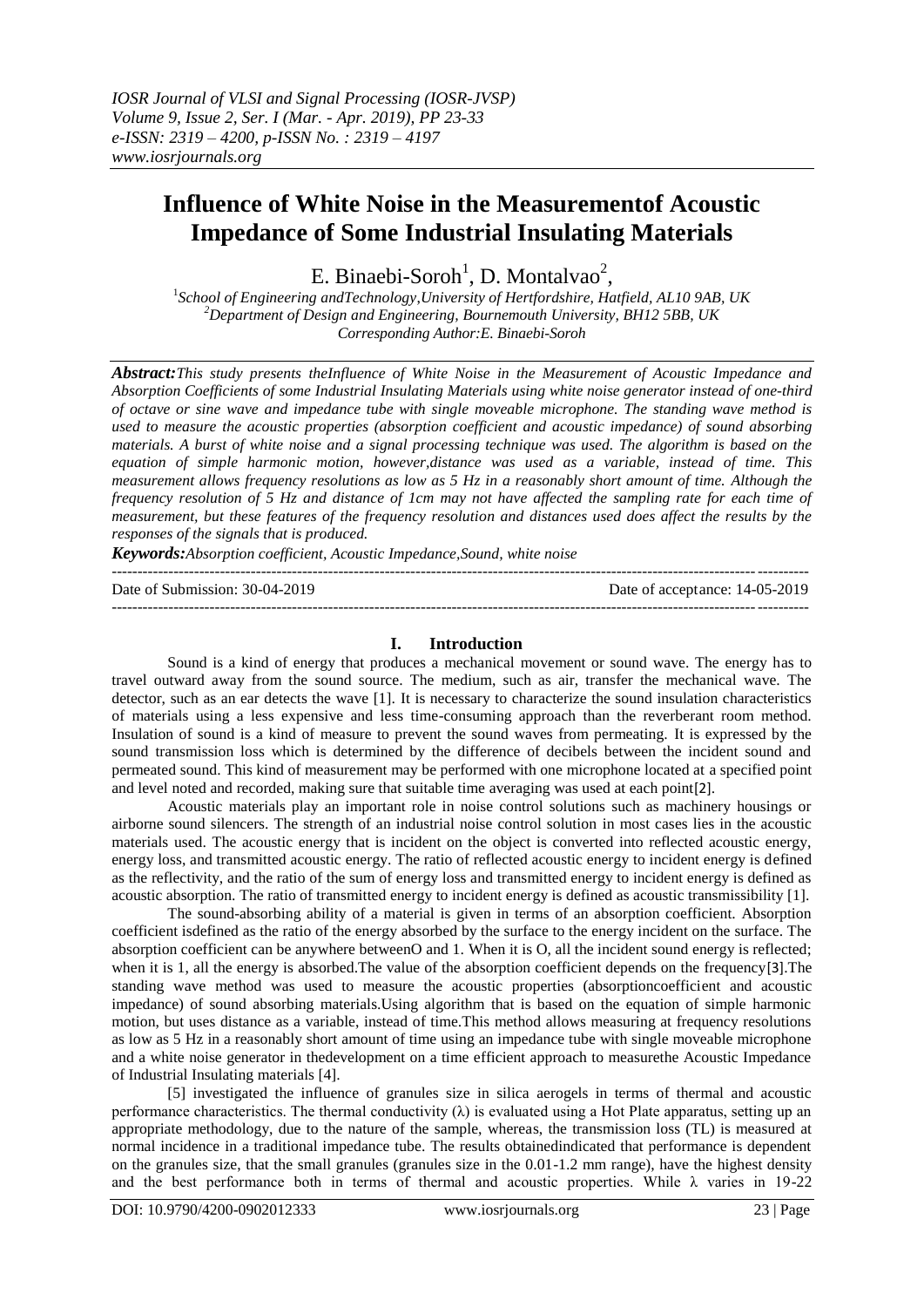mW/mKrange at 10°C, whereas a TL equal to 13 dB at about 6400 Hz for 20 mm thickness is obtained for small granules. Also, Basalt natural fibre insulating panels were investigated for their thermal and acoustic properties due to its growing interest focused on using insulating recycled and sustainable materials.The acoustic absorption coefficient was measured by means of an impedance tube and thermal conductivity was evaluated by means of a heat flow meter apparatus: which is included in 0.030-0.034 W/mK range.The obtained results were compared to traditional solutions with similar chemical composition such as rock wool and glass wool panels, but worse mechanical resistance [6]. While, [7] examined the sound absorption coefficient of recycled polyester nonwovens for the purpose of substituting the conventionally used materials such as glass wool and rockwool.The sound absorption coefficient of the recycled polyester nonwovens wasdetermined by a twomicrophone impedance measurement tube; by evaluating the absorption energy rate of the material against the incidence energy.

According to [8] the review on the progress in sound transmission properties of bio-based materials providescomprehensive account of various multi-porous bio-based materials and multi-layered structuresused in sound absorption and insulation products.This is because many bio-based materials, which have lower environmental impact than traditional syntheticmaterials, showed good sound absorbing and sound insulating performance. Whereas, [9]investigated new measurement technique of the sound absorptionproperties of materials, based on the measurements of active intensity and sound energy density. This allowed for the measurement of the absorption coefficient with a wide band excitation, to use frequencybands of any width and to make measurements both inside a tube or in situ.Transfer Function Method (as defined in the ASTM E-1050 standard) is compared with intensity techniqueby means of a complete theoretical study and of a large experimental validation.The results obtained suggested that the new method is at least as accurate and reliable as the ASTM E-1050 standard.

[10] developed a methodology to establish and define a clear relationship between the two absorption coefficients of Reverberant room method and Impedance tube transfer function method by means of measuring samples of the same type of material.28 polyester samples were tested using the two aforementioned methods and a set of variables were considered for each sample such as thickness, density, and flow resistivity.Thus, results obtained presented a multivariate linear regression study of the absorption coefficients that provides a new model to convert the normal incidence sound absorption coefficient measured in an impedance tube into a random incidence sound absorption coefficient.

Furthermore, the reflection coefficient of acoustic absorbing materials is often measured in a standing wave tube.A novel technique, that is capable of determining the reflection coefficientin a fast way in-situ, real time, oblique and without the use of a standing wave tube was presented. Using a methodthat is based on the simultaneous measurement of normal acoustical particle velocity and sound pressure at the same position. Micro flown (Titan sensor-element) and a sound pressure microphone were used for thedetermination of the values for the reflection coefficient [11].Similarly, [12] investigated the measurement of Acoustic surface impedance in free field of a sound absorbing material.Using a method which is based on the combined measurement of the instantaneous sound pressure and soundparticle velocity, in which a simultaneous measurement of the particle velocity and the pressure above the absorbing material is performed. Thus, this allows the field impedance close to the surface to be measured directly.The present study is to investigate the Influence of white noise in the measurement of acoustic impedance of some industrial insulating materials using white noise generator instead of one-third of octave or sine wave.

## **II. Materials and Methods**

PN70, Ekla,Pladur,Black rubber/M.A.D.2,National Instrument (NI) LabVIEW and National Instrument equipment such as NI 9263, NI 9234, NI CDAQ 9174 for data acquisition and processing, one microphone, loudspeaker, Impedance tubes, Power Amplifier, computer, meter rule, developed NI LabVIEW application for white noise generation. NI LabVIEW is "a highly productive development environment for engineers and scientists need for creating custom applications that contains all the necessary tools to design and implement measurement and control systems " [13].

This information about the material's acoustic properties can be used for calibrating and validating computational methods used to forecast the acoustic performance of multi-layer systems [4]. Standardized procedures are used for the measurementof the normal incident absorption coefficients of acoustical material. These standardized methods for evaluating the normal incident absorptioncoefficients includes the Kundt's tube, also known as standing waveor impedance tube: standing wave ratio [14], and the transfer-function methods[15].

Using the transfer function method, the microphone does not interfere with the sound field inside the tubedue to its side wall mounting. However,problems can arise as a result of the limited number of microphoneslocations and the inadequacy of spacing distance between the microphones(according to [14] the distance between microphones should be more than five times the diameter of the microphone). The optimal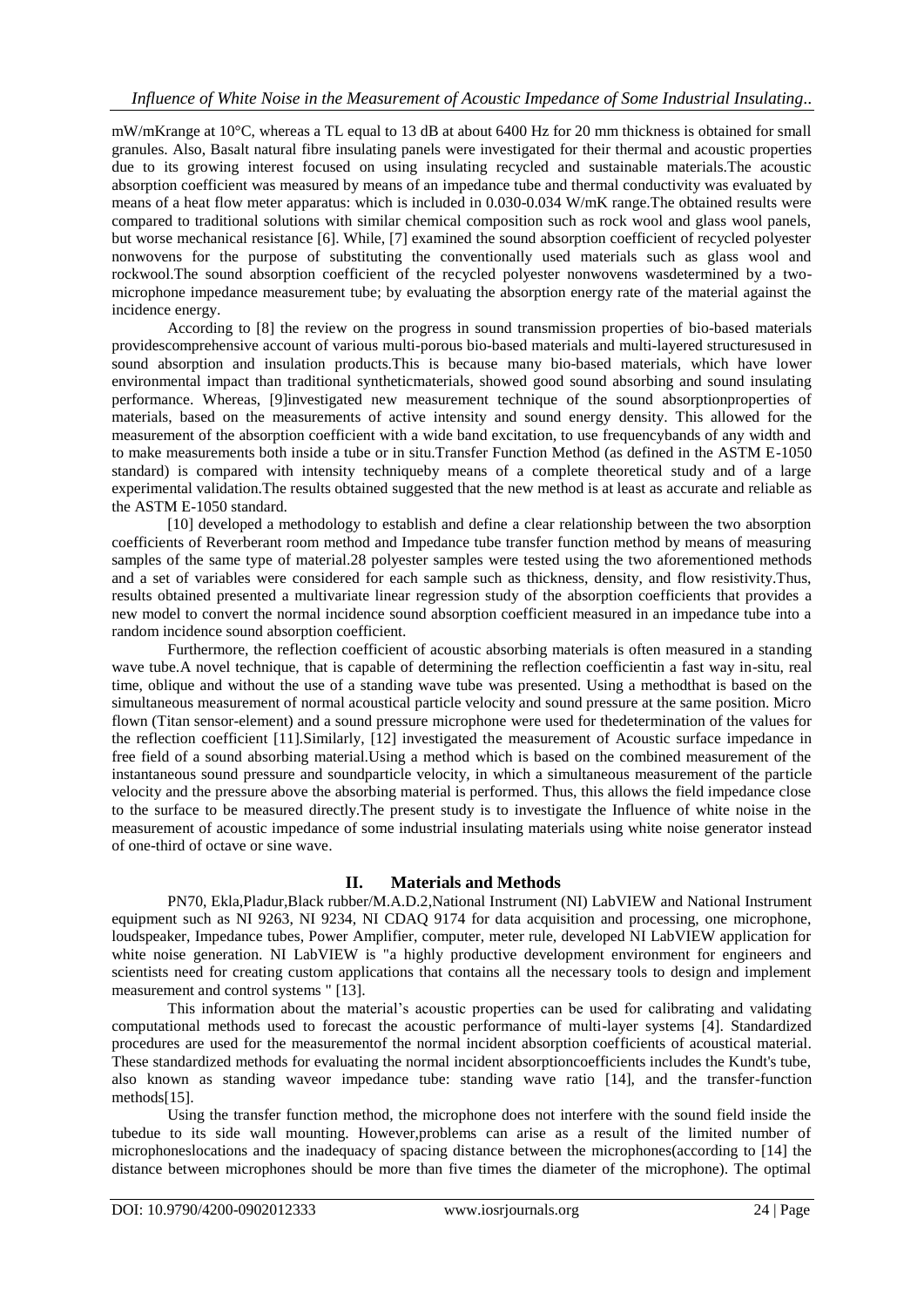spacing distance between the microphones, that produces good quality measurements, is also dependent on thefrequency (that is it decrease with an increase in frequency). Microphone phasemismatch and errors concerning the knowledge of the exact microphone and sample locationare other possible problems[16]. That said, the single moveable microphone method has a distinct advantage in that it avoids the somewhat complicated calibration procedure that is necessary for transfer function measurements, when compared with 2 - 3 microphones method and reverberation chamber although provides a quick broadband alternative. Impedance tubes are designed for measurement of the normal incidence absorption coefficient and normal specific impedance of a wide range of acoustic materials [4].

### **2.1 Samples description**

Materials used in this research were sourced by Pronorma, a Portuguese company working in the field of Acoustic sampling of structures "Table 1".

### **Table 1.** Showing the material samples and their applications.



**Materials:** Rock wool and Resin

**Applications:** Thermal and acoustic insulation solution.

**Ekla**



**Materials:**

**Materials:**

**Applications:**

# Composite material: Volcanic Rock wool and Mineral coating. **Applications:**

Best suitable for those with high demands of local sound absorption, such as:

- Open office
- Call centre
- Collective entertainment

Composite materials (Laminate plaster)

A system for use in laminate plasterboard

Venues for education

# **Pladur**



**Black rubber/M.A.D. 2**



Bituminous membrane **Process:** Obtained from modified bituminous to achieve better acoustic performance **Applications:** Used to improve the sound insulation of partitions at low frequencies dry, placed between the plate's plaster-cardboard (both walls and ceiling).

The pictureof the schematic experimental setup is shown in "Fig. 1". Measurements with impedance tube using the standing wave ratio method [15] was used having one microphone that is moveable to probe at different position points, and the samples are circular in shape placed at one end of the tube.Using the standing wave method, a white noise sound source is placed one endof the tube, and terminate at the other end containing the test sample. Once thesound is initiated a standing wave pattern develops in the tube, and the microphonemoves through the length of the tube starting at the loudspeaker end andmoving a 1 cm distance for each measurement and terminating at the sample end.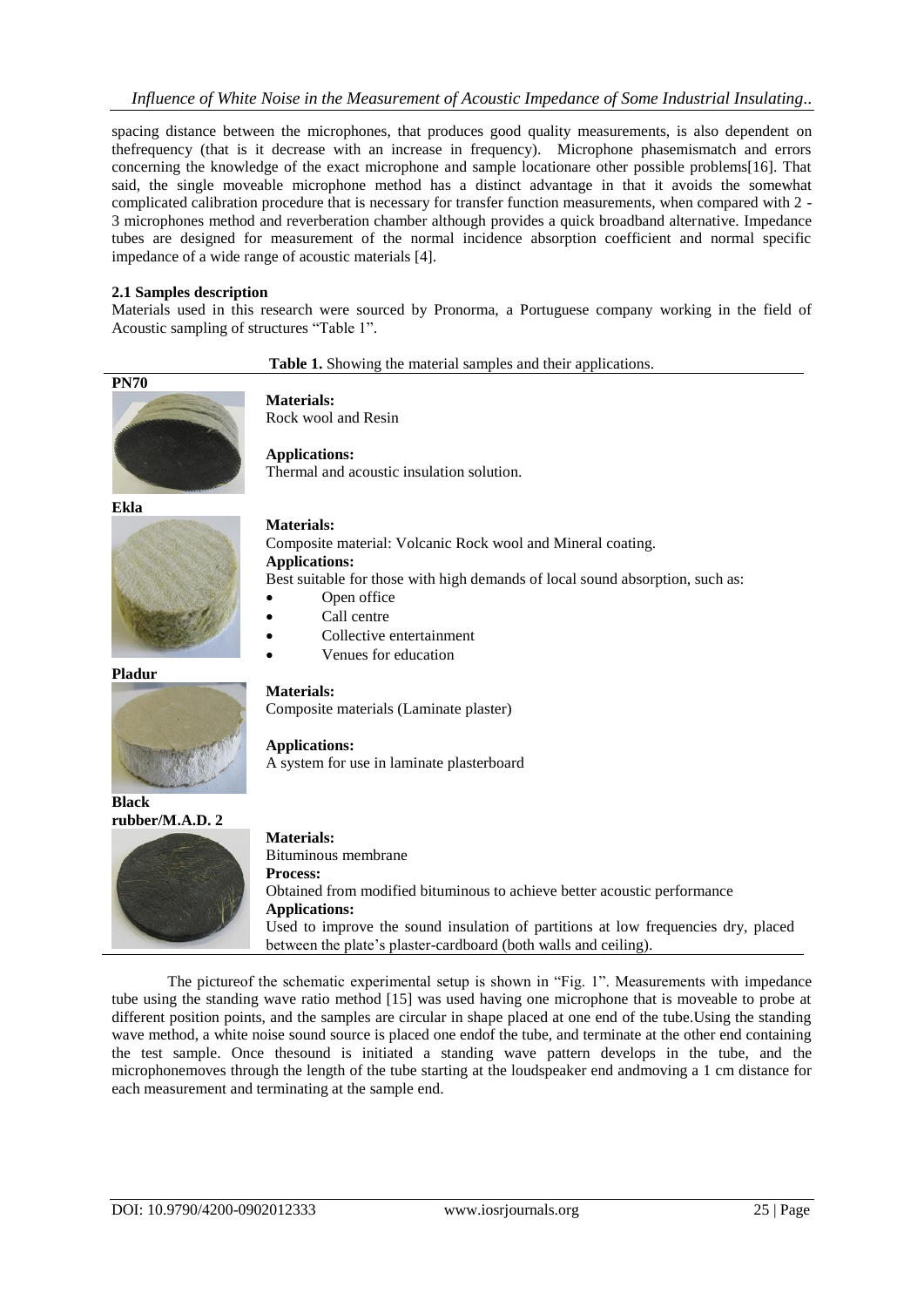

**Figure 1.** Schematic block representation of the Experimental Setup

The developed white noise generator records the location and level of the first extrema alongwith the following minima and maxima. From this information the sound absorptioncoefficient and specific acoustic impedance of samples can be calculated.This is done with multiple frequency of 5 Hz resolution from 0 Hz to 6500 Hz at1 cm distance at a time, with a complete scan through the entire tube distance.Frequency resolution of 5 Hz is used together with each 1 cm measurement ofthe sample testing, and a maximum frequency of 6500 Hz is specified. The 5 Hzresolution enables a measurement to be made for a multiple of 5 Hz to 6500 Hzfor each cm distance moved by the microphone.This implies that measurement can be performed for any resolution selected forthetesting sample, that is if 2 Hz resolution is selected for the program,then measurement can be taken for every 2 Hz and its increment up to themaximum frequency that is allowed.The reason for selectingthe specified cm and 5 Hz wasto reduce any form of aliasing that might influence the results.

Aliasing appears when a signal is measured at an insufficient sampling rate to encapsulate the changes of that signal. This means that there is the presence of some unwanted components in the reconstructed signal that were not present in the original signal that was sampled. Aliasing arises because signal frequencies overlap some times when the sampling frequency is too low or smaller than the signal being measured [17].

2.2 Using White Noise in the measurement of the Acoustic Impedance in a Standing Wave Tube

White noise is statistically a random signal with its power spread evenly across the signal frequency domain. This implies that, it has a flat power spectral density in which signal at any frequency has the same power within a fixed bandwidth which is the difference between frequencies of lower and upper limits in a continuous set of frequencies measured in Hertz [4].

Advanced National Instrument LabVIEW was used to developed the white noise generator in generating the sound, acquiring the data and processing the data to calculate the acoustic absorption coefficient and acoustic impedance of samples tested.Frequency spectrum presents the description of the signals in a simpler way byclearly showing these signals as harmonics. The frequency spectrum of the amplitudeversus time which is also the time-domain signal can be represented as a signal in the frequency domain through the use of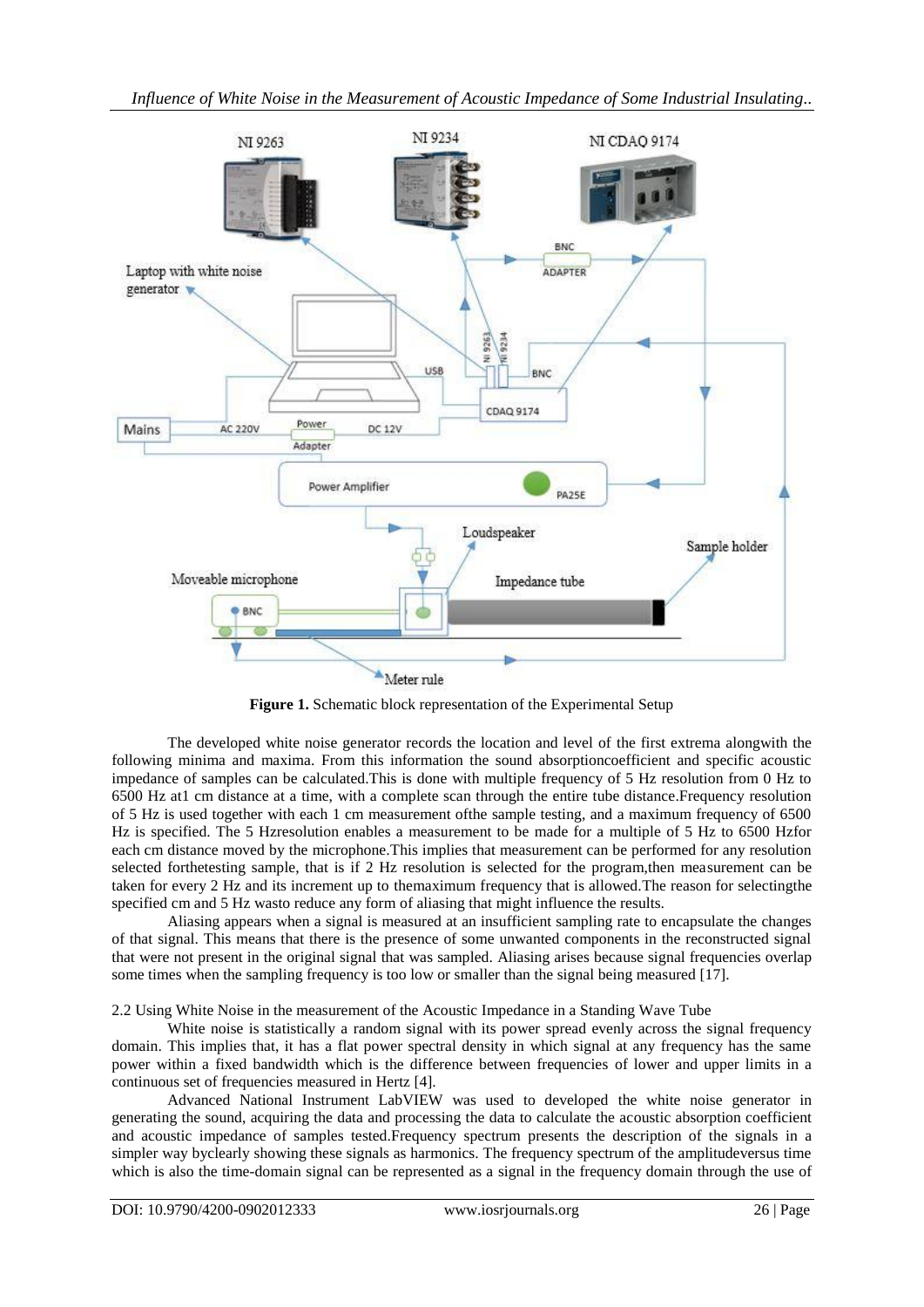the Fast Fourier Transform (FFT). The FFT "breaks down" a cycle of random waveforms or signals into sinewave components of amplitude and frequency.

To measure the Acoustic Impedance in an Impedance tube, one starts by defining the Standing Wave Pressure Ratio SWR as:

$$
SWR = \frac{P_{max}}{P_{min}} = \frac{A+B}{A-B}
$$
\n<sup>(1)</sup>

where  $P_{max}$  is the pressure maximum of the standing wave in the tube,  $P_{min}$  is the pressure minimum and:

$$
R = \frac{B}{A} = \frac{SWR + 1}{SWR - 1}
$$
\n<sup>(2)</sup>

is the ratio coefficient between the reflected and incident wave amplitude.

In this paper, a new approach to model a standing wave in a tube was used. "Fig. 2"below shows a real example of experimental data recorded along the length of an impedance tube for an harmonic signal.



**Figure 2.** Plot showing the Amplitude vs distance for a standing wave with a frequency of 1700 Hz [4].

The harmonic waveform that correspond mathematically with the sine function in the time domain is:

$$
P(t) = P \cdot \sin(\omega t + \alpha) + C \tag{3}
$$

where  $\omega$  is the angular frequency of the wave, C is the offset mean pressure and  $\alpha$  is the phase angle, where the latter two quantities cab be obtained from:

$$
C = \frac{P_{max} + P_{min}}{2} \tag{4}
$$

$$
\alpha = 1 - \left(\frac{SWR - 1}{SWR + 1}\right)^2 = 1 - R^2
$$
\n(5) [4]

Since each spectral component of the white noise is similar in pattern to that of the harmonic waveform (after application of the FFT), and following the earlier line of thought that harmonic spectral components can be represented as a sinusoidal function of the distance  $d$  instead of time  $t$ , the waveform shown in "Fig.2" is suggested to be written as:

$$
P(d) = P \cdot \sin(\hat{\omega}d + \hat{\alpha})
$$
 (6) [4]

Making the analogy between equations (3) and (6), we have:

 $t(s) \rightarrow d(m)$  $\omega(rad \cdot s^{-1}) \rightarrow \widehat{\omega}(rad \cdot m^{-1})$  $\alpha$ (rad)  $\rightarrow \hat{\alpha}$ (rad)

The values for P, C,  $\hat{\omega}$  and  $\hat{\alpha}$  are extracted with the help of the software developed in LabVIEW, where: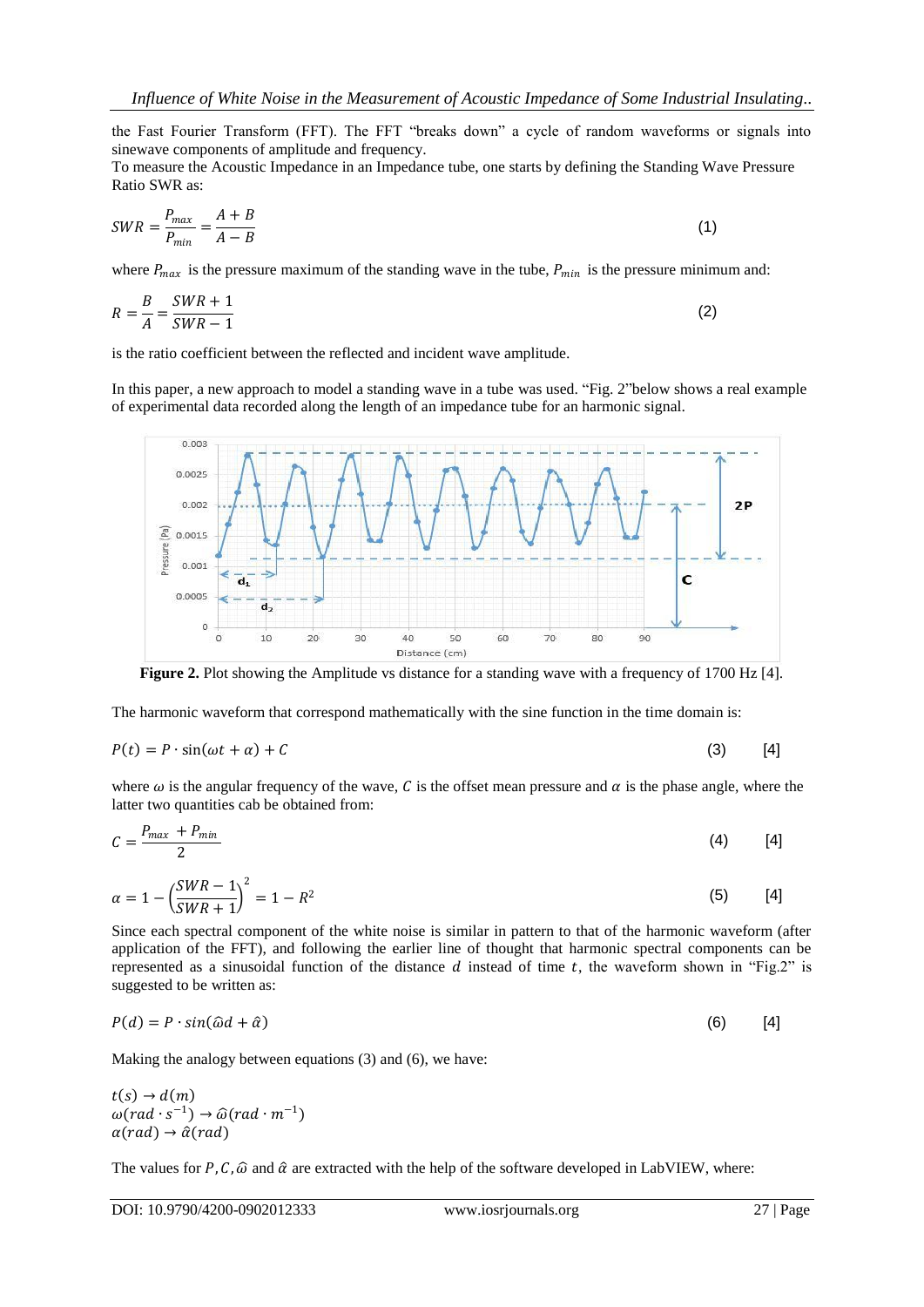$$
P = \frac{P_{max} - P_{min}}{2} \tag{7}
$$

 $P_{max} = C + P$  (8) [4]

$$
P_{min} = C - P \tag{9} \tag{9} \tag{4}
$$

Taking into account the phase angle, the distance  $d_1$  of the first minimum from the sample being measured was determined from:

$$
d_1 = -\frac{\hat{\alpha}}{\hat{\omega}} + \frac{3\pi}{2\hat{\omega}} \tag{10}
$$

If  $d_1 < 0$ , then the value from equation (10) must be amended to:

$$
d_1' = d_1 + \frac{2\pi}{\hat{\omega}} \tag{11}
$$

since it does not make sense to have a negative distance. The distance  $d_2$  from the sample to the second minimum can be determined from the wavelength  $\lambda = 2(d_2 - d_1)$ ; hence:

$$
d_2 = \begin{cases} d_1 + \frac{2\pi}{\hat{\omega}}, & d_1 > 0 \\ d_1' + \frac{2\pi}{\hat{\omega}}, & d_1 < 0 \end{cases}
$$
 (12) [4]

Therefore, with the above equation producing  $d_1$  and  $d_2$ , the real and imaginary components of the acoustic impedance  $Z_n$  can be calculated from:

$$
\operatorname{Re}\left(\frac{Z}{\rho c}\right) = \frac{1 - R^2}{1 + R^2 - 2R\cos(\Delta)}\tag{13}
$$

$$
\operatorname{Im}\left(\frac{Z}{\rho c}\right) = \frac{2R\sin(\Delta)}{1 + R^2 - 2R\cos(\Delta)}\tag{14}
$$

where  $\rho$  is the density of air, c is the speed of sound in the tube and  $\Delta$  is the phase angle between the incident and reflected sound pressure:

$$
\Delta = \left(\frac{4d_1}{\lambda} - 1\right)\pi = \left(\frac{2d_1}{d_2 - d_1} - 1\right)\pi\tag{15}
$$

With the Real and Imaginary components of the Acoustic Impedance (equations 13 and 14), the Acoustic Impedance in rayls can finally be determined from:

$$
Z = \rho c \sqrt{\text{Re}^2 \left(\frac{Z}{\rho c}\right) + \text{Im}^2 \left(\frac{Z}{\rho c}\right)}
$$
(16) [4]

The measurement was made with the impedance tube's moveable microphone which moves continuously from 90 cm to 0 cm distance from the sample, when using the white noise generator.The white noise generator developed in LabVIEW utilizes theequations presented above to post-process the data and determine the acoustic impedance of the sample materials as a function of frequency in an automatic fashion and with a much higher frequency resolution, as shown in the Results and Analysis section.

### **III. Results and Analysis**

Impedance tube with the setup which contains a single moveable microphone was used for the acoustic measurements. This converts sound pressure into electrical signals which was captured and displayed on the developed application and was analysed to examine the effect and relationship of the materials tested and their acoustic impedance.

The white noise generator performs only one set of measurement to acquire the pressure minima and pressuremaxima for the selected frequencies from 0 Hz to 6500 Hzwith 5 Hz resolution and distances from 0 to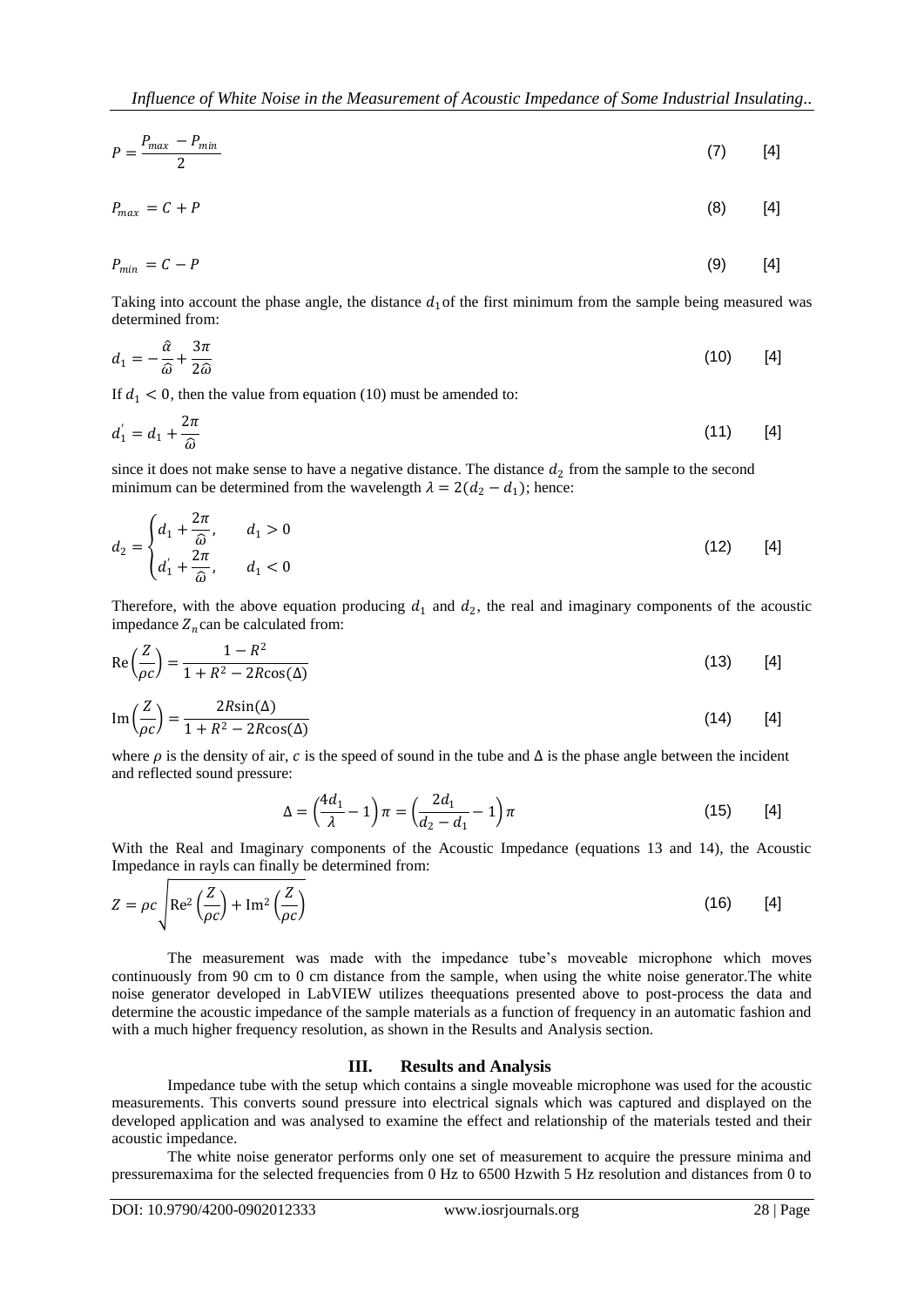90 cm.Impedance is concerned with the ease with which a sound wave could be transferred between two media. The acoustic impedance at a specific frequency suggest how much of sound pressure that is generated by air vibration of the molecules of that specific acoustic medium at that frequency. This implies that, the acoustic impedance of a material determines the amount of sound that will be reflected and transmitted when the wave approaches a boundary with another material. Thus, the higher the acoustic impedance the lower the absorption coefficient of that sample.That is, a material with a high acoustic impedance will allow the passage of sound energy through the medium while a low acoustic impedance will impede the movement of sound energy.





**Figure 3.** Absorption coefficient of PN70 sample using white noise with 5 Hz resolution

Absorption coefficient for PN70 sampleis shown in "Fig. 3" with absorption coefficient decreasing from 1 to 0 at frequencies  $0 - 299$  Hz, it later increased gradually from 300 Hz to 500 Hz to reach an absorption coefficient value of 0.76 then, further increased from 0.8 – 1 from 500 Hz to 2750 Hz.This sample shows good characteristics for sound absorption in that the sound wave is observed to be absorbed by the sample gradually and steadily up to the absorption coefficientvalue of 1.It can be said that density and thickness of the material is a major factor which influences the absorption performance.



**Figure 4.** Acoustic Impedance of PN70 sample using white noise with 5 Hz resolution

The acoustic impedance of the PN70 sample shown in "Fig. 4" reveals a result that is the opposite of the absorption coefficient indicating thatthe sample have a low impedance to sound. Thus, allowing most of the sound energy to be transmitted through the sample.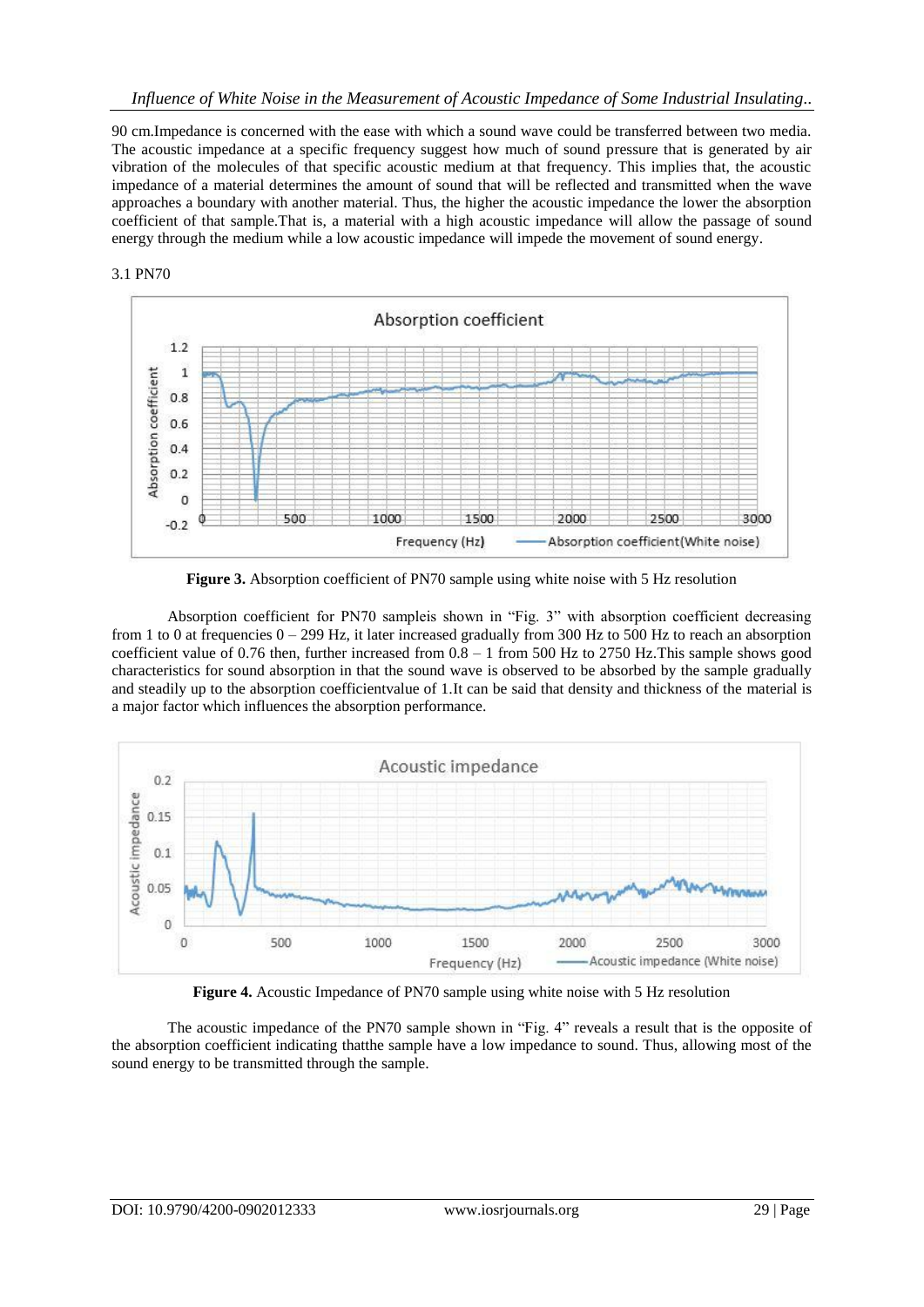

**Figure 5.** Absorption coefficient of Ekla sample using white noise with 5 Hz resolution

Absorption coefficient for Ekla sample is shown in "Fig.  $5$ " with absorption coefficient decreasing from 1 to 0.4 at frequencies  $0 - 300$  Hz, it later increased gradually from 300 Hz to 500 Hz to reach an absorption coefficient value of 0.6 with fluctuations, it further increased from  $0.6 - 1$  from 650 Hz to 1950 Hz still with fluctuations. This sample shows good characteristics for sound absorption in that the sound wave is observed to absorbed by the sample, but with fluctuations up to the absorption coefficientvalue of 1. It can be said that density and thickness of the material also plays a major role in the influence of the absorption performance.

The acoustic impedance of the Ekla sample shown in "Fig. 6" belowalso shows a result that is the opposite of the absorption coefficient indicating that the sample have a low impedance to sound. Thus, allowing most of the sound energy to be transmitted through the sample, and the fluctuation was also visible.



**Figure 6.** Acoustic Impedance of Ekla sample using white noise with 5 Hz resolution



**Figure 7**Absorption coefficient of Pladur sample using white noise with 5 Hz resolution

3.3 Pladur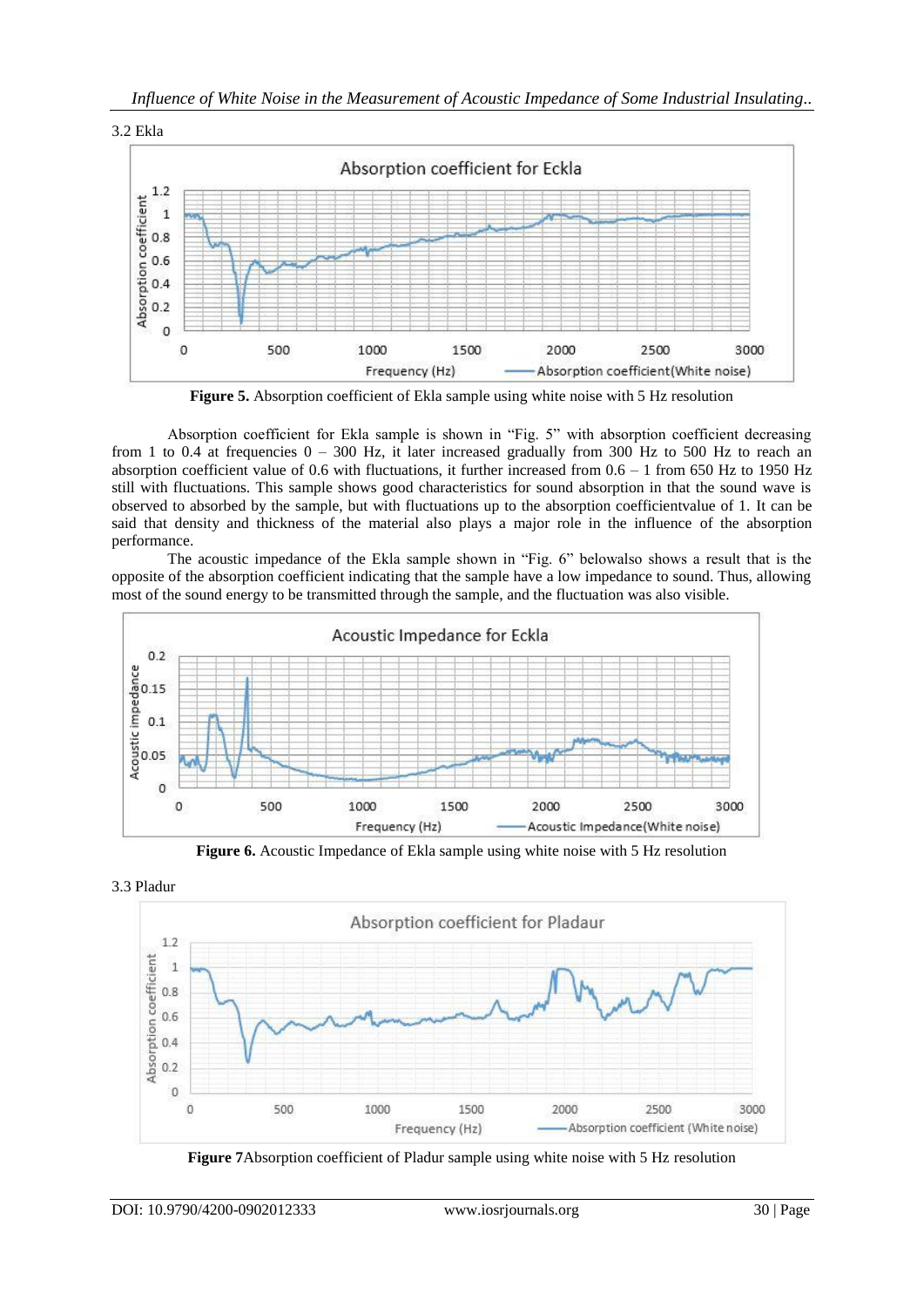# *Influence of White Noise in the Measurement of Acoustic Impedance of Some Industrial Insulating..*

Absorption coefficient for Pladur sample shown in "Fig. 7" with absorption coefficient decreasing from 1 - 0.24 at frequencies 0 -300 Hz, but not as sharp as observed with the previous samples. It later increased from 300 Hz to 400 Hz to reach an absorption coefficient value of 0.6 with much fluctuationsvisible as waves, it further increased from 0.6at650 Hz to 1 at 2000 Hz still with large fluctuations. It then decreases inabsorption coefficient again from 1 - 0.64 at frequency of 2200 Hz before climbing again. This sample obviouslydoes not present agood characteristic for sound absorption in that the sound wave is observed to have too much fluctuations by the sample. The samplehave less thickness, but it is denser when compared with the other samples.

The acoustic impedance of the Pladur sample shown in "Fig. 8" belowalso shows similar result that is the opposite of the absorption coefficient as other samples indicating that the sample have a low impedance to sound. It was alsoobserved that the large fluctuations did not alter in the chart pattern.Thus, allowing most of the sound energy to be transmitted through the sample. This is an indication that using the pladur sample as a backing for another sample would improve the absorption coefficient of the new sample that would be produced from the combination as investigated by [4].



**Figure 8.** Acoustic Impedance of Pladur sample using white noise with 5 Hz resolution



3.4 Black rubber/M.A.D.2

**Figure 9.** Absorption coefficient of M.A.D.2 sample using white noise with 5 Hz resolution

Absorption coefficient for M.A.D.2 sample shown in "Fig. 9" with absorption coefficient decreasing from 1 - 0.24 at frequencies 0 -300 Hz,with more fluctuations when compared with the previous samples at this stage. It later increased from 300 Hz to 380 Hz to reach an absorption coefficient value of 0.6 then continued with series of fluctuations toreach anabsorption coefficient of 1 at a frequency of 1750 Hz. It then decreases inabsorption coefficient again from 1 - 0.64 at frequency of 2200 Hz before climbing again with large fluctuations. This sample also does not present a good characteristic for sound absorption in that the sound wave is observed to havetoo much fluctuations by the sample. The sample is flat with thin layer of thicknesswhen compared with other samples and it is also dense like the pladur sample.

The acoustic impedance of the M.A.D.2sample shown in "Fig. 10" belowalso shows result that is the opposite of the absorption coefficient as other samples but indicating that the sample have a high impedance to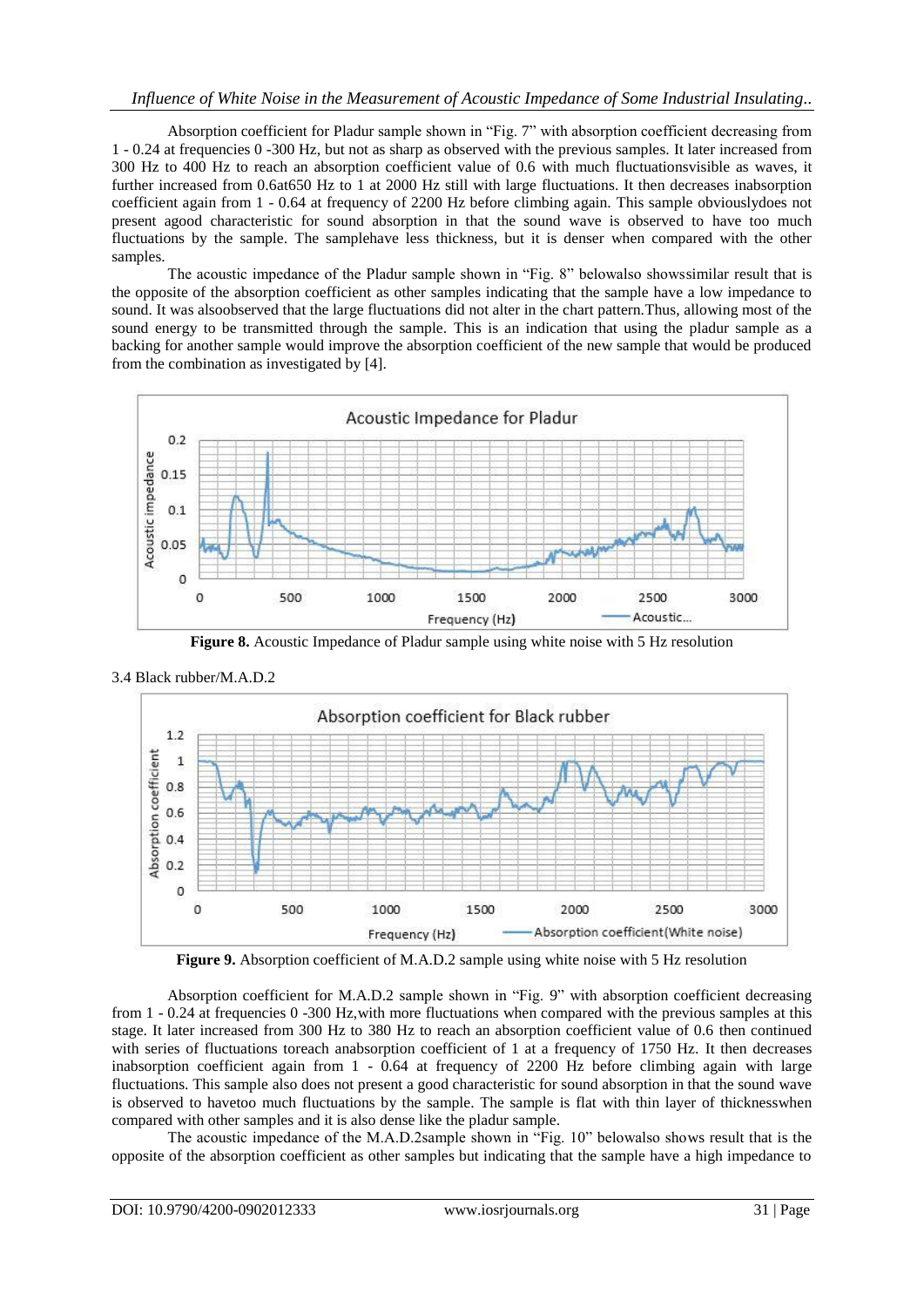sound. It was alsoobserved that the large fluctuations did alter the chart pattern. Thus, M.A.D.2sample would reflect most of the sound energy approaching the sample.



**Figure 10.** Acoustic Impedance of M.A.D. 2 sample using white noise with 5 Hz resolution

The white noise generator and the impedance tube reveals that the frequency range of 0 Hz to 89 Hz is measurable when compared with measurement using one-third of octave [4], and the absorption coefficient was observed to decreases from 1 - 0, at frequency from 0 Hz - 299 Hz for "Fig. 3", from 1 –0.06, at frequency from 0 Hz - 300 Hz for "Fig. 5", from 1 - 0.24, at frequency from 0 Hz - 300 Hz for "Fig. 7", from 1 - 0.14, at frequency from 0 Hz - 301 Hz for "Fig. 9". It then gradually increases back up to 1 for the absorption coefficient thus having similar characteristics with the investigation executed by [4]. While for the acoustic impedance, the measurement obtained for "Fig. 4", "Fig. 6" and "Fig. 8" are similar which may be as a result of the thickness of the samples whereas "Fig. 10" produced a different result which couldhave resulted from the thin layer of thickness of the M.A.D.2 sample.Backing of the samples of PN70 and Ekla would produce a steady and better absorption performance. The measurements from  $3000$  Hz  $- 6500$  Hz and were not included because the results were not resourceful. It produces a constant line with vibration which might be an indication of noise measurement.

### **IV. Conclusion**

The results obtained from the measurement of the sample reveals that PN70 and Ekla respectively in their order produced better measurements for the absorption coefficient and Acoustic Impedance. For this two samples that produced better measurement havesomething in common, they both have thickness above 20 mm.Also, by their composition they are porous, density also was a major factor. While, Pladur and M.A.D.2 samples both have thickness less than 20 mm and they are denser with less porosity.

The present study that yielded these sets of results have a probe distance of about 90 cm of which the microphone can move to measure from one end to the other end of the tube, the absorption of sound which modern designed impedance tube do not have.Recent measurements carried out with the impedance tube does not use moveable single microphone, but rather a fixed single microphone or two to three microphones placed at strategic positions on the impedance tube.The present measurement has the advantage of moving with the microphone through the impedance tube to measure the sound pressure intensity at different distances.

Using one-third of octave or sine wave for measurement, only one sampling rate is being used for a single frequency that is selected, but using this white noise generator the same one sampling rate is not used for one frequency but rather a range of frequencies from 0 Hz to 6500 Hz with 5 Hz resolution.

It can be concluded that this method of measurement of the sound absorptioncoefficient and acoustic impedance using white noise produceseasier measurement andallows efficient performancedemonstration of the samples tested.

#### **References**

- [1]. Lee, J.-c., Hong, Y. S., Nan, R. G., Jang, M. -K., Lee, c. S., Ahn, S. H., and Kang, Y. -J. " Soundproofing effect of nano particle reinforced polymer composites," *Journal of Mechanical Science and Technology* 22(8), (2009), 1468-1474.
- [2]. Jayawardana, T. S. S., Perera, M. Y. A., andWijesena, G. H. D. Analysis and control of noise in a textile factory. *International Journal of Scientific and Research Publications*, 4(12),(2014), 1-7.
- [3]. Farooq, U. FROM SOUND TO NOISE INSULATION: A JOURNEY. *International Journal of Engineering Research and General Science*,3(1),(2015), 408-
- 41[3.https://www.researchgate.net/publication/273695003\\_FROM\\_SOUND\\_TO\\_NOISE\\_INSULATION\\_A\\_JOURNEY](https://www.researchgate.net/publication/273695003_FROM_SOUND_TO_NOISE_INSULATION_A_JOURNEY)
- [4]. Binaebi-Soroh, E.andMontalvao, D. Development of a Time-Efficient Approach to Measure theAcoustic Impedance of Industrial Insulating Materials. *Open Journal of Applied Sciences*, 9,(2019), 55-6[7.https://doi.org/10.4236/ojapps.2019.92006](https://doi.org/10.4236/ojapps.2019.92006)